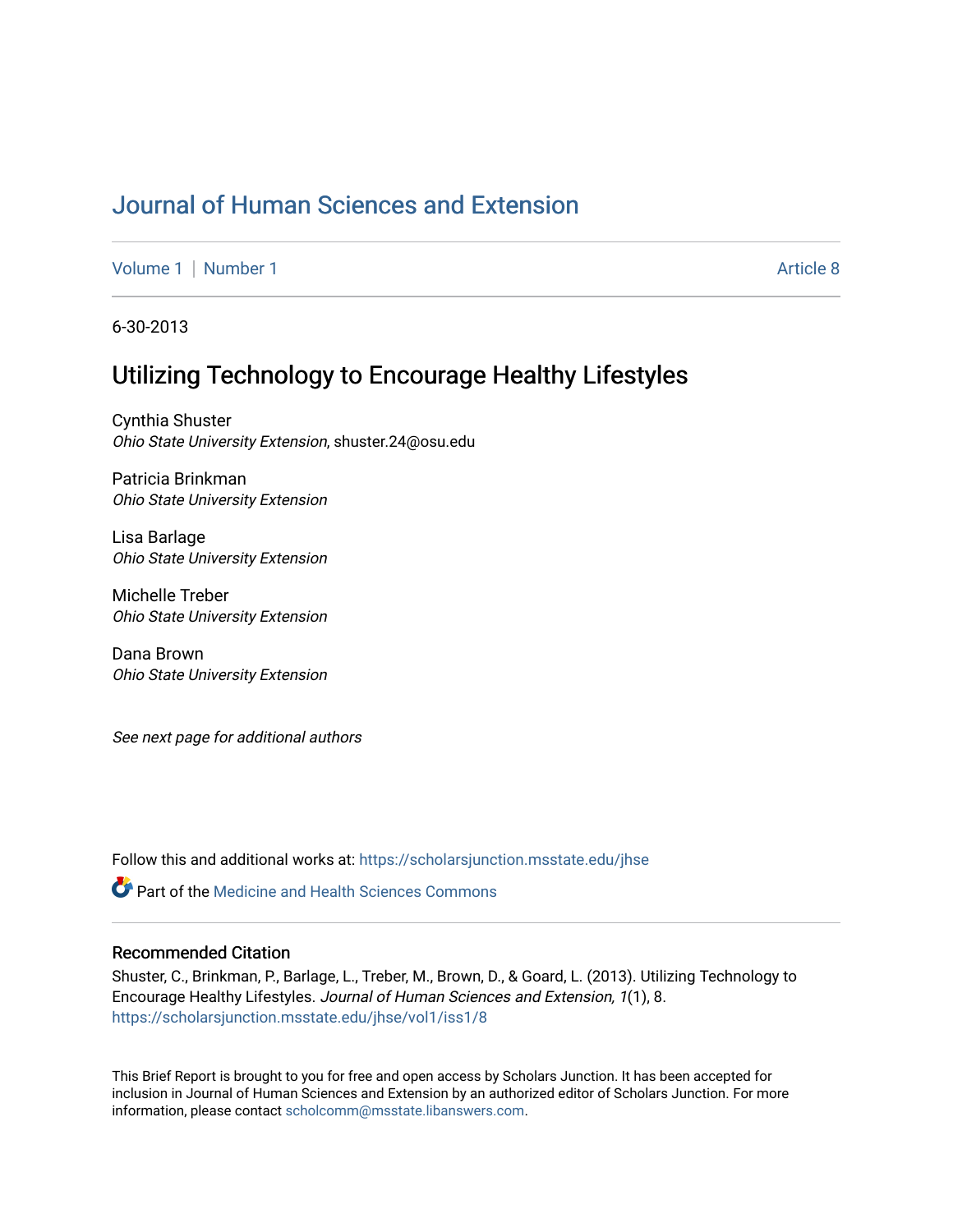# Utilizing Technology to Encourage Healthy Lifestyles

## Authors

Cynthia Shuster, Patricia Brinkman, Lisa Barlage, Michelle Treber, Dana Brown, and Linnette Goard

This brief report is available in Journal of Human Sciences and Extension: [https://scholarsjunction.msstate.edu/jhse/](https://scholarsjunction.msstate.edu/jhse/vol1/iss1/8) [vol1/iss1/8](https://scholarsjunction.msstate.edu/jhse/vol1/iss1/8)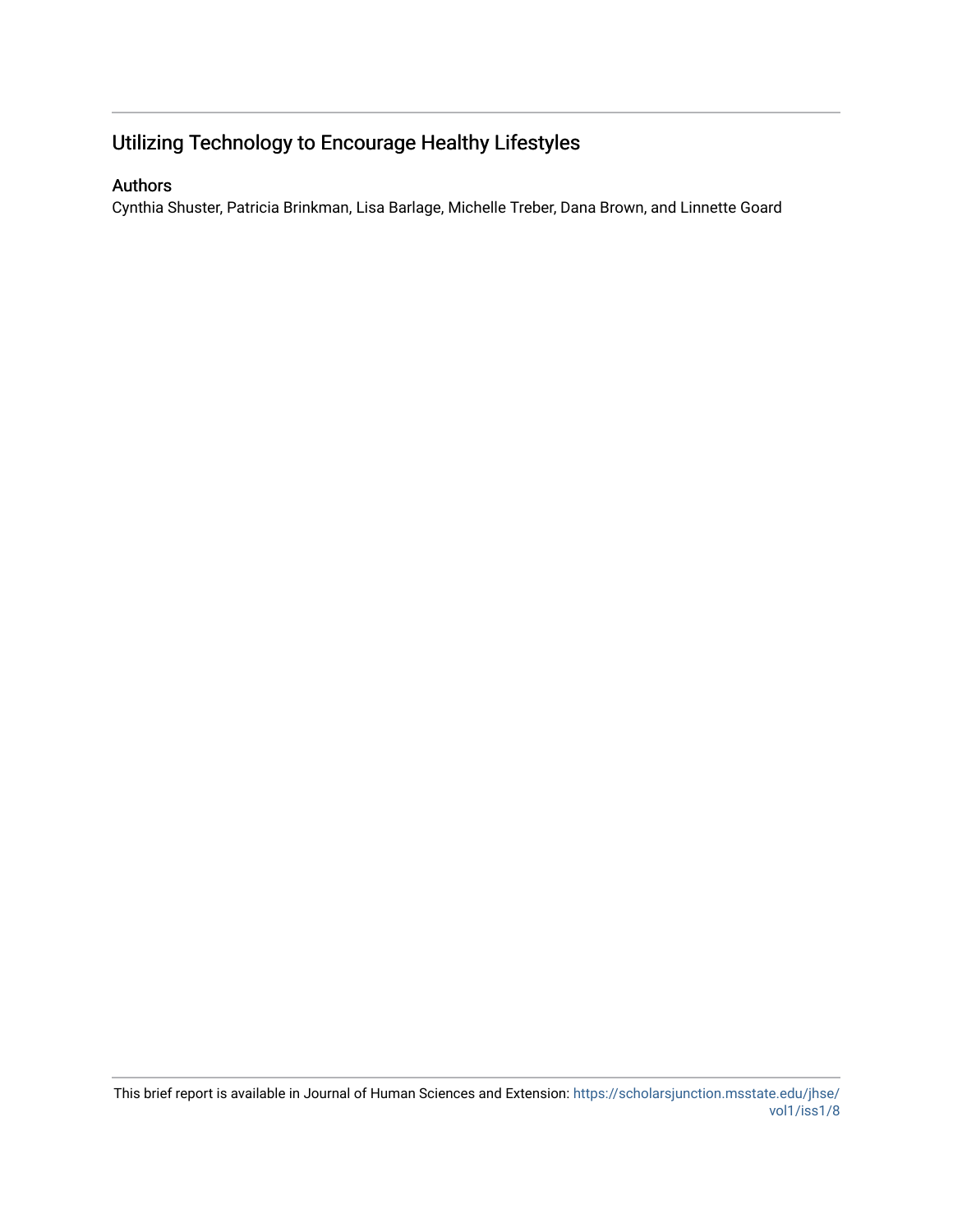# **Utilizing Technology to Encourage Healthy Lifestyles**

**Cynthia Shuster Patricia Brinkman Lisa Barlage Michelle Treber Dana Brown Linnette Goard** *Ohio State University Extension*

*In our fast paced world, using technology allows us to connect with people and assist them in developing healthier lifestyles within their time limits due to families, work, and other responsibilities. The goal of our project was the development of online, technology-based, nutrition, health, and fitness education challenges using social media as a means of helping consumers develop healthy lifestyle changes. Participants completed preassessments and postassessments to determine overall program impact and to self-report perceptions of knowledge gained and practice/behavior change. Results from the challenges indicated participants gained knowledge on nutrition, health and fitness topics while making strides towards lifestyle changes and adoption of healthy habits. Results revealed healthier eating habits were developed and physical activity was increased with many participants losing weight. Ease of participating was the most reported reason for participating in the challenges. To determine "best practice," varying lengths of time for the challenges from four, seven, and thirteen weeks allowed the educators to derive implications for future programming, including branding, length of the challenge, frequency, and participant behavior change. To remain relevant and reach a greater diversity of populations, educators need to continue to explore and utilize various social media tools.* 

*Keywords:* social media, email challenge, healthy lifestyle, behavior change, health and fitness, nutrition, physical activity, wellness

## **Introduction**

For nearly 100 years, educators with the Cooperative Extension system have been using demonstrations, publications, face-to-face meetings, newsletters, and other methods to deliver programs. However, due to the restructuring of Extension and the need for educators to cover larger geographic areas, the increased use of technology is imperative. Extension educators are

Direct correspondence to Cynthia Shuster at shuster.24@osu.edu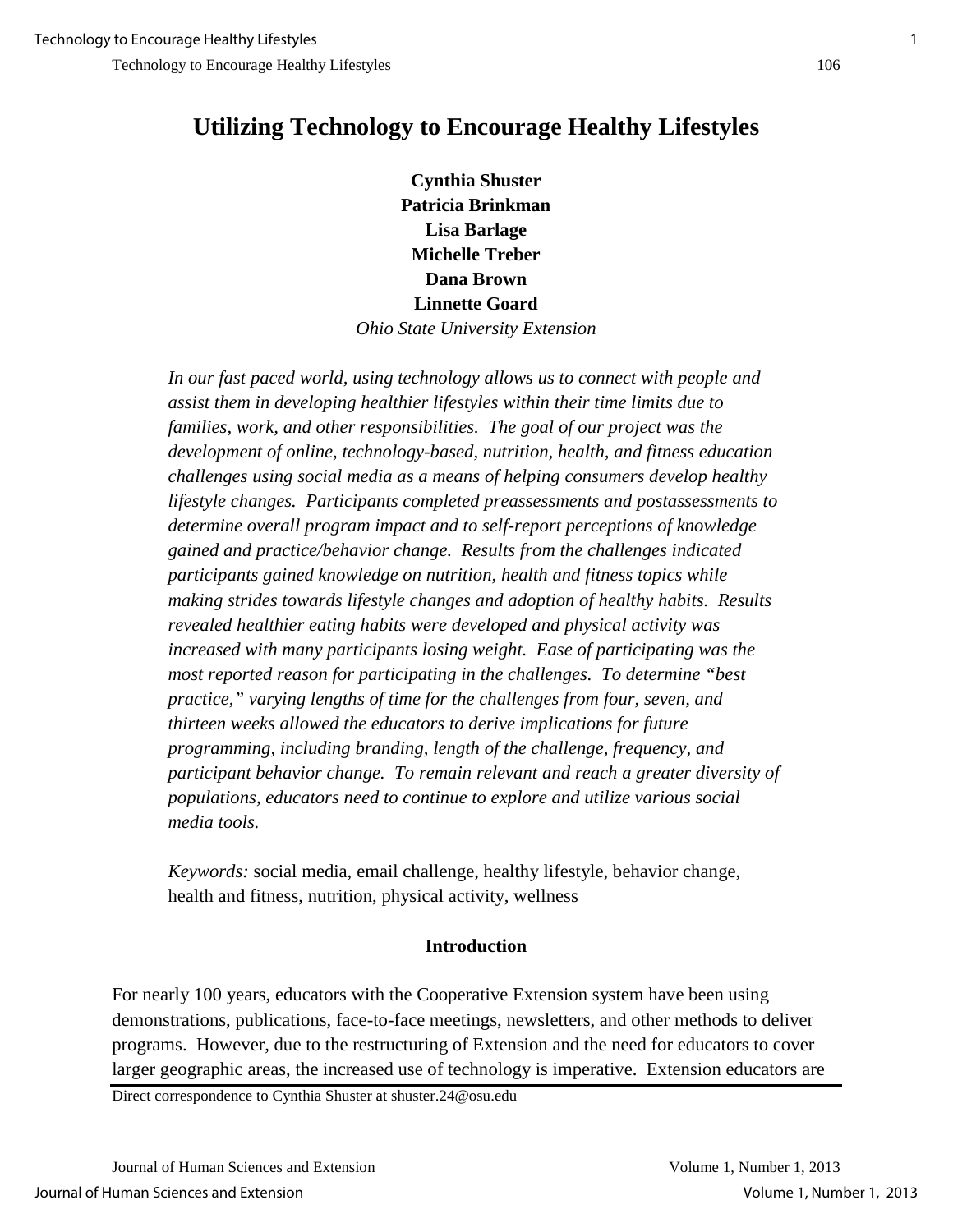faced with time, money, and staff constraints that require them to look for new ways to reach established and new audiences. Younger generations have always had technology, computers, and Internet in their lives. To remain relevant and reach these populations, Extension educators must become familiar with and utilize social media tools.

### **Literature Review**

Throughout the United States there are high rates of overweight adults. According to the Centers for Disease Control and Prevention (2011), more than one-third of U.S. adults (35.7%) are obese. With busy families on the go, many consumers report they do not have time to attend face-toface educational programs, but would like to receive and/or have access to this educational information and encouragement. Thus, providing online, technology-based programming could provide the venue for consumers to obtain educational, research-based nutrition, health, and fitness information and motivation at their convenience.

Opportunities for Extension educators to expand their programming outreach to consumers have significantly increased due to technology over the past several years. Technology has changed the way information is shared. Society is shifting from a face-to-face learning environment (synchronous) to an anytime, online learning environment (asynchronous). According to Purcell (2012), mobile connectivity and social networking are changing the manner in which the general public/consumers access information. Family and Consumer Science Extension professionals need to rethink their delivery strategies by using new technological tools that consumers and students are demanding (Kinsey, 2010).

Approximately 81% of American adults use the Internet (Madden & Zickuhr, 2011), with 92% using it to send or read email (Purcell, 2011). According to a January 15, 2013 Pew report, 72% of adults who use the Internet used it to look for health or medical information (Fox & Duggan, 2013). Nyquist and team found online messages could contribute to increased healthy food consumption and physical activity (Nyquist, Rhee, Brunt, & Garden-Robinson, 2011). Other studies have found email messages can increase the use of nutrition education websites (McNeill, Viswanath, Bennett, Puelo, & Emmons, 2007; Woodall et al., 2007).

Sixty-seven percent of the population used social media sites (Duggan & Brenner, 2013). Eighty-nine percent of young adult women ages 18-29 that are online use social media; and 69% use it every day (Pring, 2012). Eighty percent of active Internet users visit blogs and social media sites (Pring, 2012). Pring (2012) also reports 93% of all U.S. adult Internet users are on Facebook, accounting for 17% of computer time (Nielsen, 2012). With smartphones and tablets, more people are accessing social media through downloaded applications (apps). Seventy-three percent of smartphone owners check social media sites at least once a day (Pring, 2012).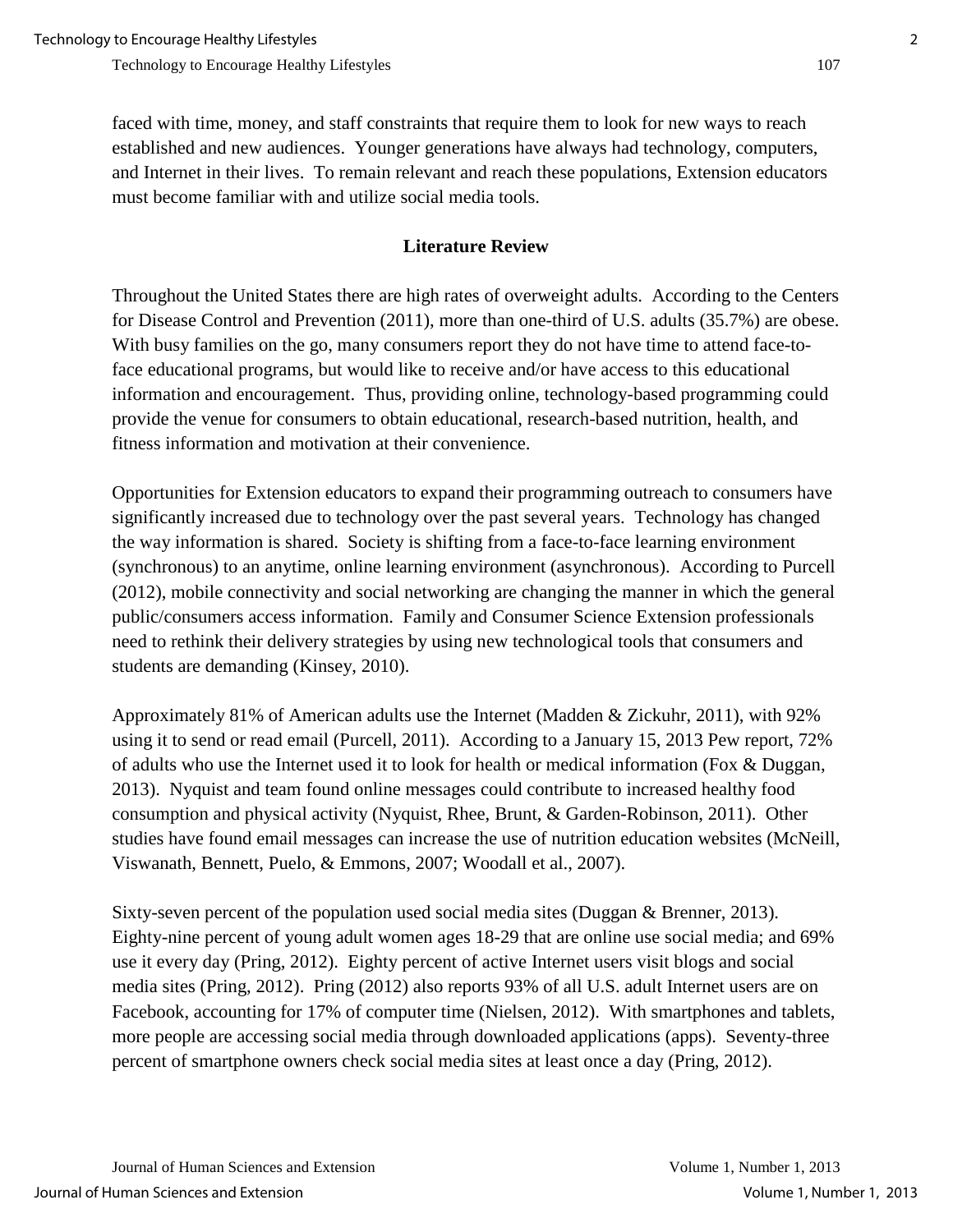## **Purpose and Objectives**

The purpose of this research study was to assess the utilization of social media including, but not limited to e-mails, Facebook, and blogs as a means of teaching traditional nutrition, health, and fitness subject matter while potentially reaching a greater diversity of nontraditional clientele.

The overall goal of the project was the development of online, technology-based, nutrition, health, and fitness education challenges using social media as a means of helping consumers develop healthy lifestyle changes. Participants completed preassessments and postassessments to determine overall program impact and to self-report perceptions of knowledge gained and practice (behavior) change.

# **Methodology and Procedures**

Upon Institutional Review Board approval, three separate online nutrition, health, and fitness challenges were offered at various times throughout the year in varying lengths of time in an attempt to assess the utilization of social media and to determine the "best practice" for technology-based programming efforts. Consumers 18 years of age or older with access to the Internet completed an informed consent, a preassessment, and a postassessment. The assessments evaluated participant's overall behaviors collectively vs. individually; a recommended change for future studies. The challenges were designed to educate consumers and encourage them to make healthy lifestyle changes.

The team of educators experimented with length of online programming from thirteen weeks (January – March, corresponding with Winter Quarter), four weeks (September) and seven weeks (November – January, corresponding with Thanksgiving – New Year's Day). Participants received two research-based e-mail messages focusing on nutrition, health, and fitness each week. Participants received 26 messages in the thirteen-week challenge, 8 messages in the fourweek challenge, and 14 messages in the seven-week challenge.

Basic descriptive statistics were used to summarize demographic information, knowledge gained and behavior/s changed.

#### **Results**

Eight hundred and thirty-four consumers representing 59 counties within Ohio and eight other states participated in the online programming efforts. Of the 834 participants in the challenges, 361 completed a postassessment for a 43% response rate. Ninety-four percent were female. Figure 1 on the following page shows participants' reasons for participating.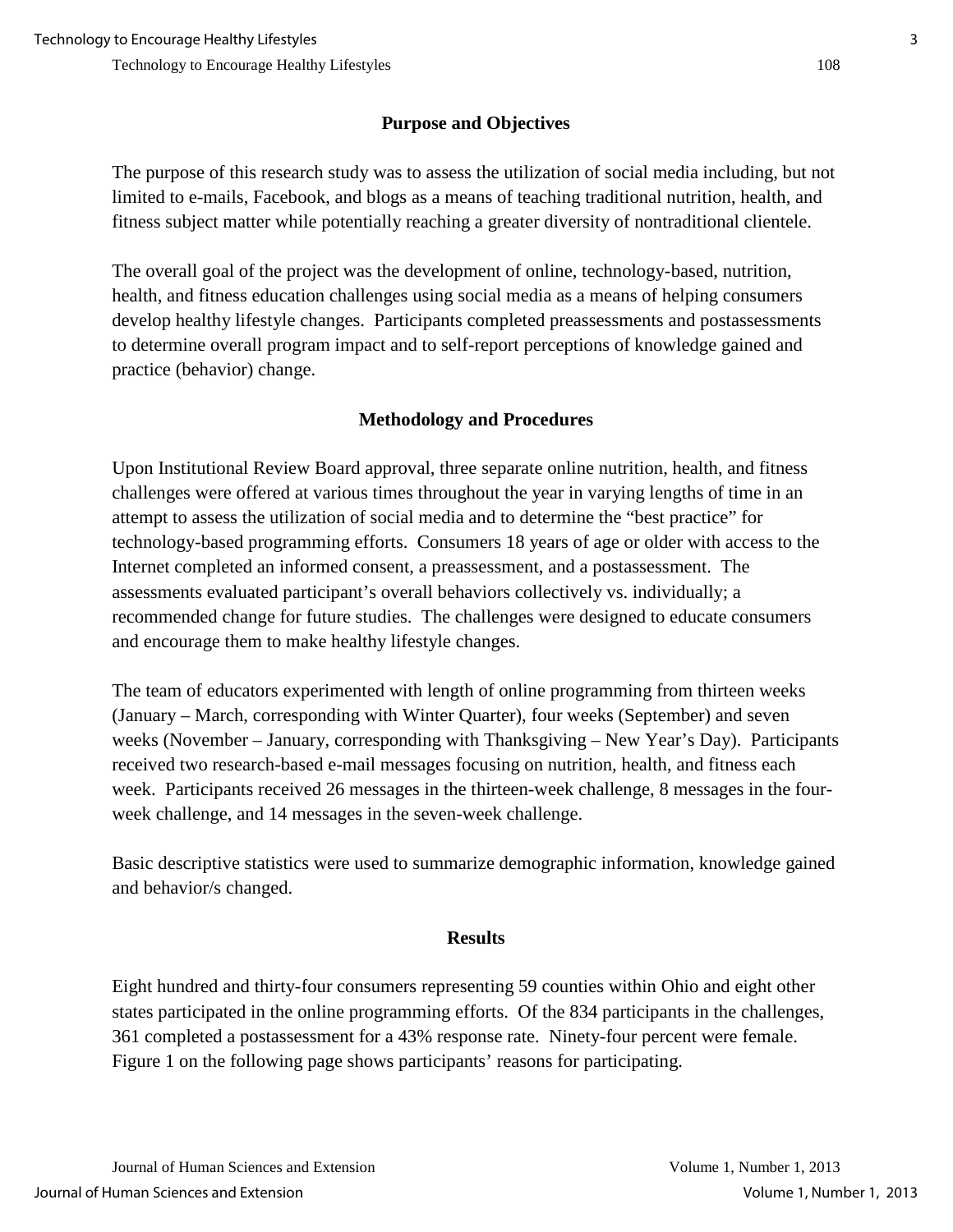

*Figure 1. Self-Reported Reason for Participating* 

Results of programming efforts revealed 96% reported learning new information, 95% agree or strongly agree they adopted one or more of the recommendations shared, and 99% would recommend these programs to others.Seventy-five percent of those participating in the thirteenweek challenge reported losing weight, as well as 38% in the four-week challenge, and 42% in the seven-week challenge.Figures 2 and 3 reflect additional postassessment results related to physical activity or exercise and nutrition and dietary intake.



 *Figure 2. Self-Reported Postassessment Physical Activity or Exercise (N=361)*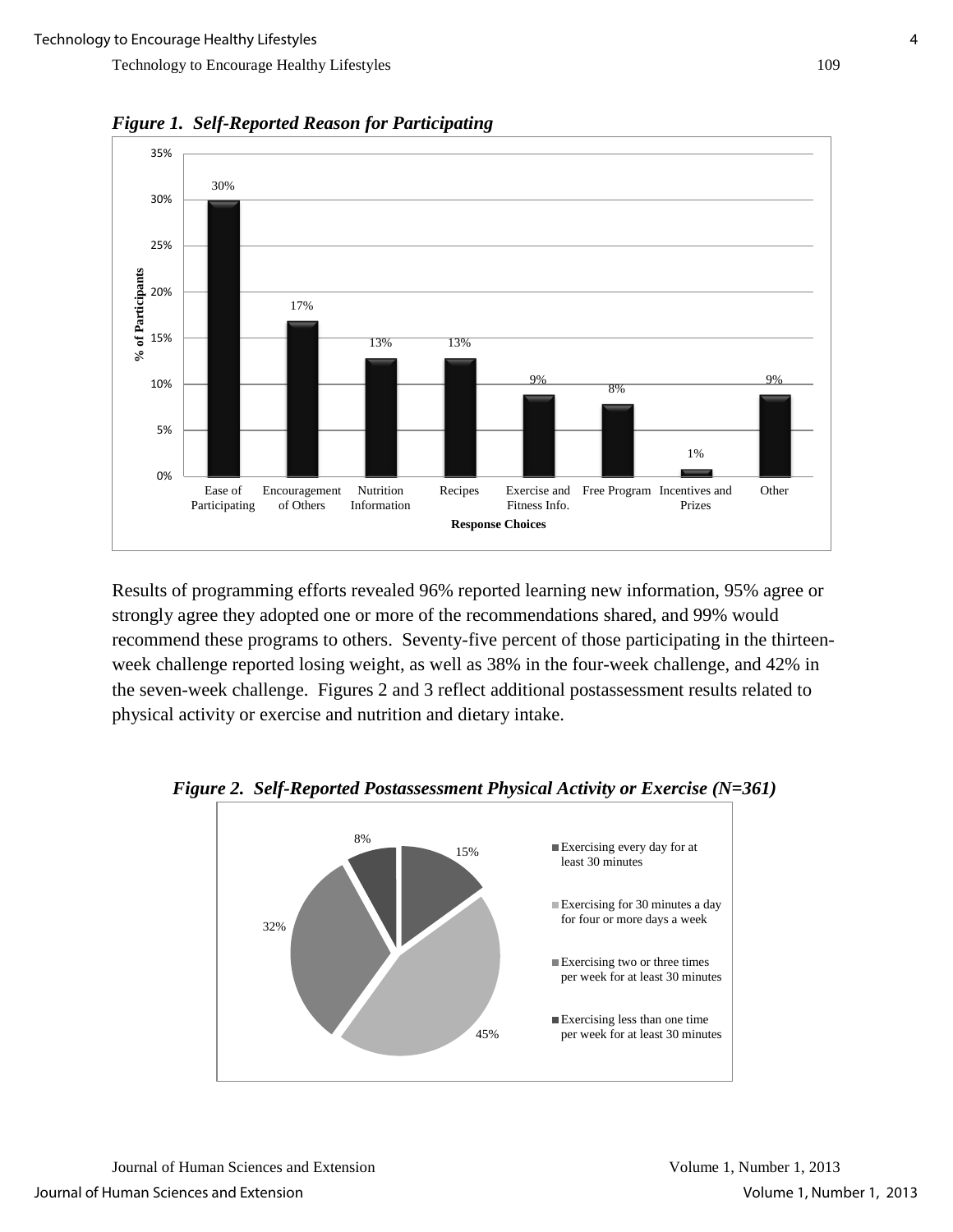

*Figure 3. Self-Reported Postassessment Nutrition and Dietary Intake (N=361)*

Based on the postassessment, 49% of participants in the thirteen-week program stated they would visit a blog or Facebook page. As a result, participants were encouraged to visit the *Live Healthy, Live Well* blog and subscribe to the feed during the second challenge period, and a Facebook page was developed. There was a steady growth reflecting a 44% increase in the Facebook page during this time, and the blog site views nearly doubled.

Our project aimed to encourage healthier lifestyles through online programming efforts. With 75% self-reporting weight loss, it is likely that lifestyle changes occurred. These results concur with the findings of Nyquist et al. (2011), reinforcing that online messages can contribute to an increase in healthy food consumption and level of physical activity and are a desirable intervention tool for Extension nutrition and health practitioners.

## **Recommendations and Implications for Extension Programming**

For Extension educators interested in implementing similar programming efforts, the team of educators suggests the following recommendations.

## **Value of Branding**

Maddy and Kealy (1998) stated Extension professionals must adopt corporate marketing strategies to be competitive in the information marketplace. Branding creates memorability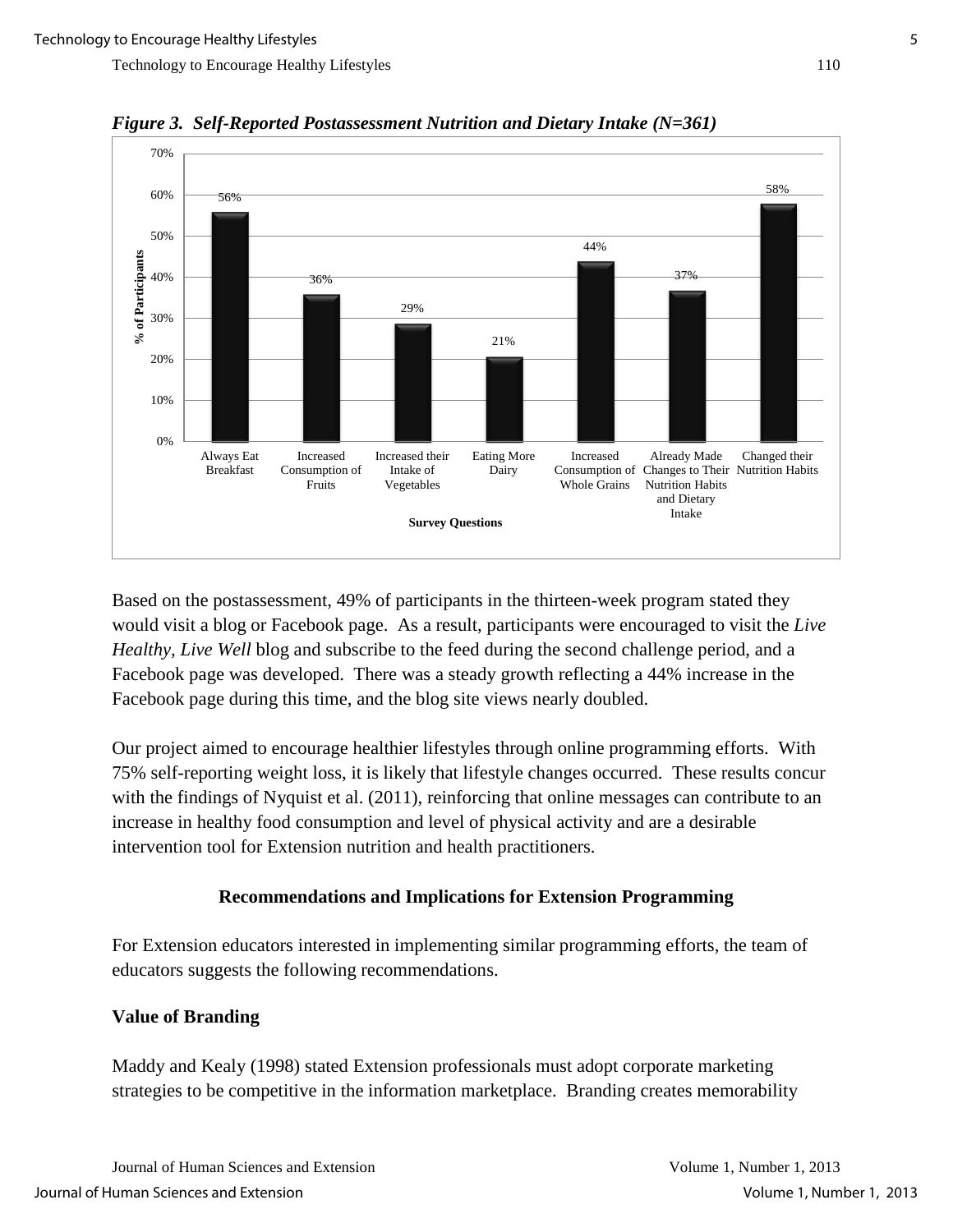preference and loyalty in consumers' minds and a platform to build a relationship between product and user. As more and more Extension professionals and Extension programs become technology-based, it is imperative educators adhere to and adopt industry standards and consistency for technology-based programming.

Although online, technology-based programming is a relatively new program delivery method for Extension educators, it is essential that educators approach technology-based programming similar to face-to-face programs, demonstrations, newsletter studies, and/or direct mailing educational efforts. According to Kelly and Jones (2004), generating awareness about an organization's programs and services takes a branding effort focused on integrating elements of the marketing mix and focusing on clear, core messages that resonate with stakeholders in a consistent way across media. The team of educators would agree with the recommendations of Abrams, Meyers, Irani, and Baker (2010). Their recommendations were that Extension educators and communications practitioners developing strong branding campaigns should focus on the integration of message, image, reputation, and brand name affiliation with the university brand as this seems to be a potentially efficient approach, although more research is needed in this area.

#### **Consent Form**

In experimenting with consent forms, mailed, scanned, or faxed vs. online, the online process was much simpler for the participants. Additionally, the online process proved to be a much simplified process of recordkeeping for the educators.

## **Length of Challenge**

Based on experimenting with varying lengths of time for our challenges, the team would recommend at least a seven-week challenge. The seven-week challenge provided the necessary time to adequately address the various nutrition, health, and fitness topics and concerns while allowing participants to make strides towards lifestyle changes and adoption of healthy habits. Fifty-six percent of the seven-week challenge participants completed the postassessment survey, while only 38% of the participants from the thirteen-week challenge completed the survey. With an 18% reduction in the response rate, one could conclude a 13-week challenge is too long to maintain interest and engagement of participants. However, the four-week challenge did not allow adequate time for habits to be formed. Educators would recommend keeping the length of challenge consistent and experimenting with different times of the year to determine if time of year was a factor in participation.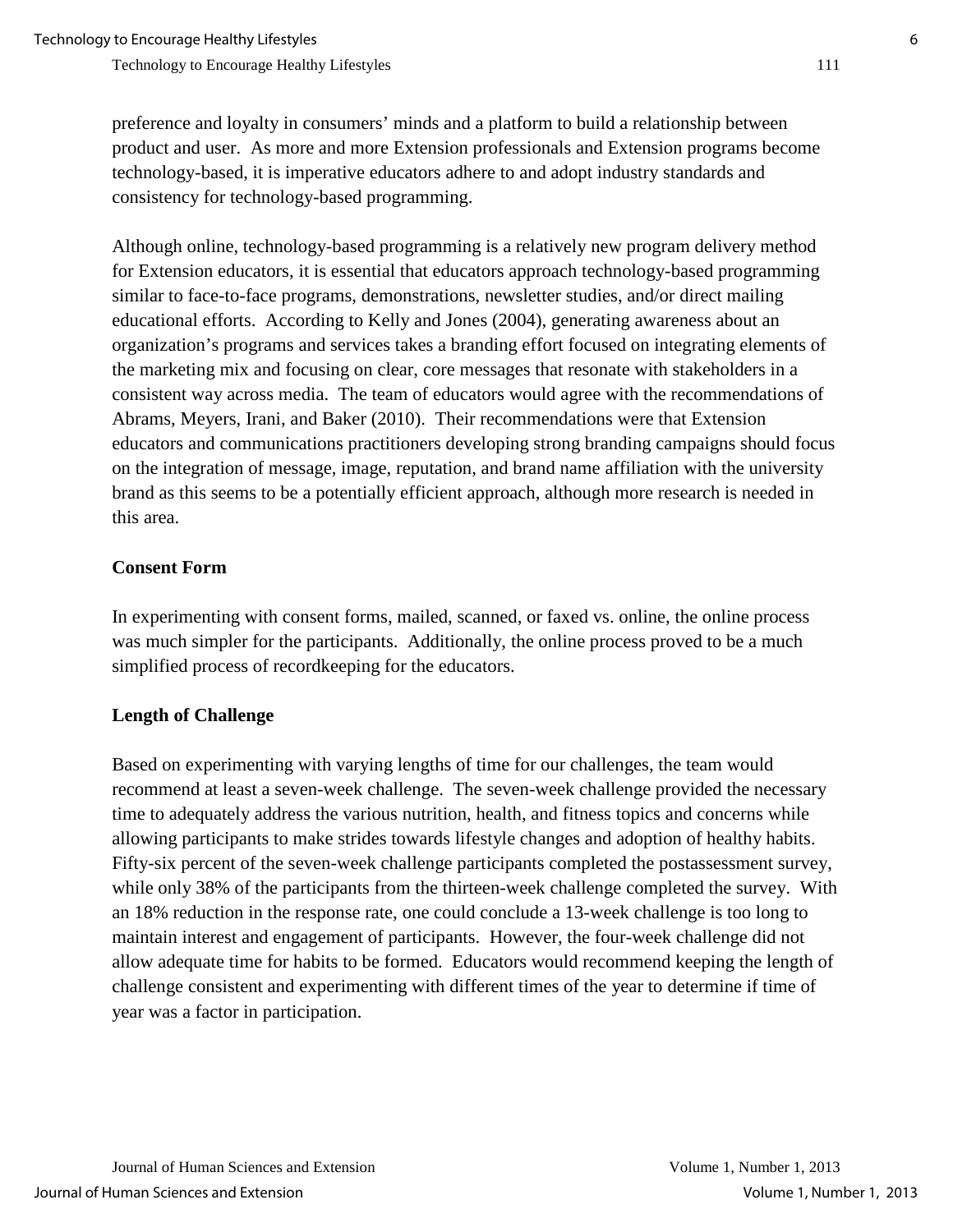# **Frequency/Day of Messages**

Through an online postassessment survey, participants in the thirteen-week challenge were asked to provide feedback as to how often they would like to receive nutrition, health, and fitness messages. Thirty-eight percent selected twice a week, while 40% suggested only once a week. Although the postassessment results favored a once a week message (with only a 2% differential), the team of educators opted for sending messages twice a week.

The team sent messages on Monday and Thursday, with a different topic/focus for each week. This allowed educators to present the educational content in the first message and to reinforce the content and goal of the week in the second message. Feedback from previous program participants indicated Friday was not a good day.

The time of day for sending emails seems to be somewhat controversial. Bizreport.com (Knight, 2012) and Getresponse (Andrzejewska, 2012) suggest 8–10 a.m. or 3–4 p.m., even though people receive lots of emails, especially in the morning. However, Comm100 (Gao, 2012) does not recommend 8-9 a.m., but around lunch time instead. IBM's (IBM, 2012) report states any time works well with smartphones. Obviously, there are differences in research findings.

## **Gender Diversity**

Men and women appear to use a different rationale for the need to begin a weight loss regimen, according to John Phillip, a Diet, Health, and Nutrition Researcher/Writer (2011). In a study of 1,000 adults, Phillip (2011) found men and women have very different reasons to consider a weight loss program. Forty percent of women indicated their physical appearance was the most important determinant to lose weight, while 27% of men cited "not feeling healthy" as the primary motivation for weight loss.

Ninety-four percent of program participants were female, which presents a challenge as well as an opportunity to reach a more diverse audience. To increase diversity, educators should examine responses from male participants involved in these challenges to determine common reasons for participating, target worksites with a greater male workforce, and/or recruit male wellness enthusiasts to garner support and encourage participation.

# **Summary and Conclusion**

Social media is great for marketing, building your brand, and attracting new clientele. Today's Extension clientele, potential clientele, customers, and stakeholders communicate in a variety of ways. Some prefer social media, Facebook, Twitter, blogs, even direct mail and face-to-face programming. Thus, technology-based programming and face-to-face programming must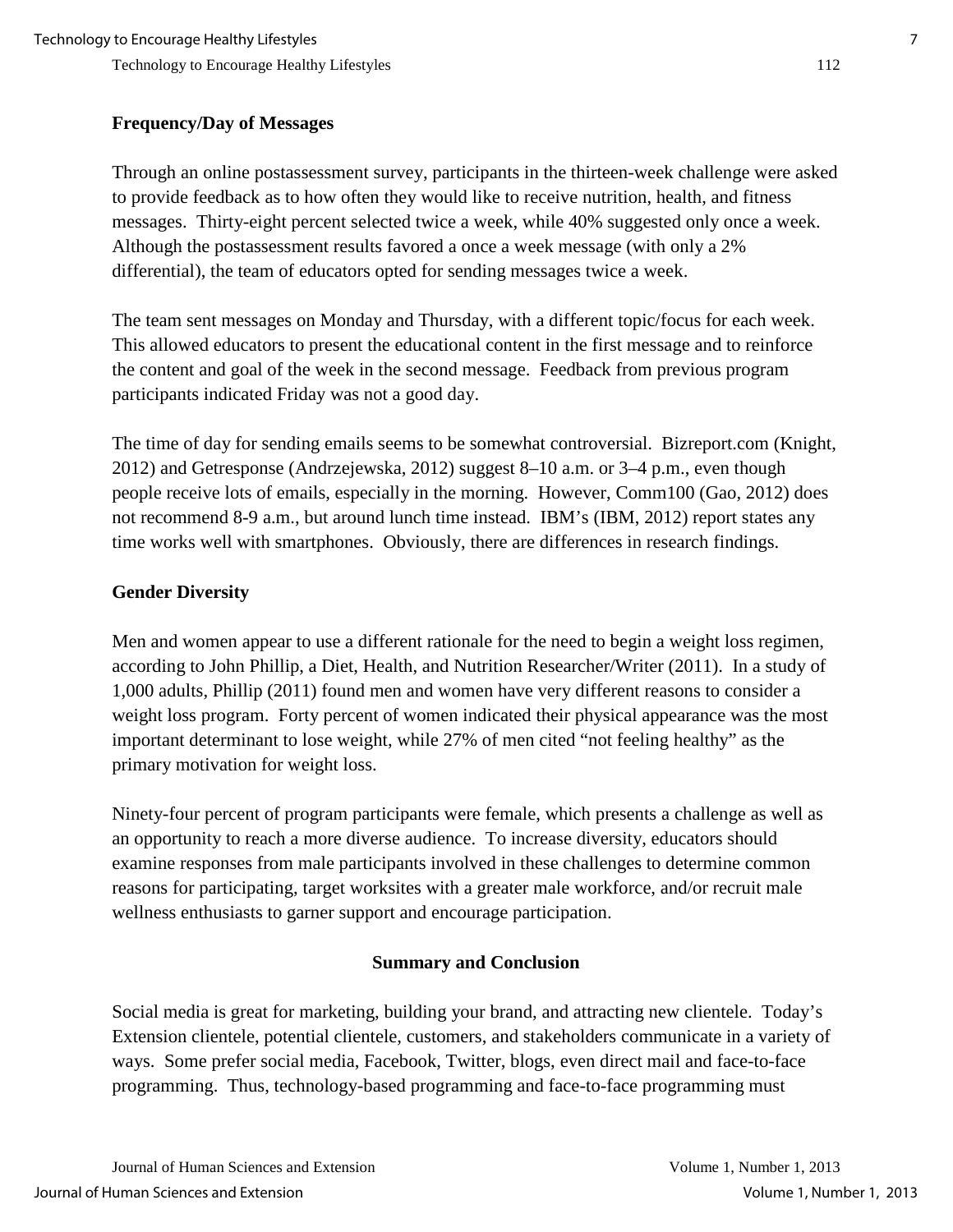coexist to reach the greatest program diversity among participants. This poses both a challenge as well as an opportunity for Extension educators. For Extension to remain relevant and reach a greater diversity of populations, educators need to finds ways in which the two can work together. It is vital that Extension educators become familiar with and utilize social media tools.

#### **References**

- Abrams, K., Meyers, C., Irani, T., & Baker, L. (2010). Branding the land grant university: Stakeholders' awareness and perceptions of the tripartite mission. *Journal of Extension, 48*(6). Available at http://www.joe.org/joe/2010december/a9.php
- Andrzejewska, H. (2012). *Best time to send email*. Available at http://blog.getresponse.com/besttime-to-send-email-infographic.html
- Centers for Disease Control and Prevention. (2012, August). *Overweight and obesity: Adult obesity facts*. Available at http://www.cdc.gov/obesity/data/adult.html
- Duggan, M., & Brenner, J. (2013). *The demographics of social media users 2012*. Available at http://pewinternet.org/Reports/2013/Social-media-users.aspx
- Fox, S., & Duggan, M. (2013). *Health online 2013*. Available at http://www.pewinternet.org/Reports/2013/Health-online.aspx
- Goa, K. (2012). *Timing is everything: What is the best day to send email to your customers?* Available at http://emailmarketing.comm100.com/email-marketing-tutorial/best-day-tosend-email.aspx
- IBM. (2012). *2012 through the lens of 2011 deliverability and q4 benchmarks*. Available at http://public.dhe.ibm.com/common/ssi/ecm/en/zzw03103usen/ZZW03103USEN.PDF
- Kelly, J. S., & Jones, S. K. (2004). *Readings and cases in integrated marketing communications.* Evanston, IL: Racom Communications.
- Kinsey, J. (2010) Five social media tools for the Extension toolbox. *Journal of Extension, 48*(5). Available at http://www.joe.org/joe/2010october/tt7.php
- Knight, K. (2012). *GetResponse IDs best email send times*. Available at http://www.bizreport.com/2012/10/getresponse-ids-best-email-send-times.html
- Maddy, D., & Kealy, L. (1998). Integrating a marketing mindset: Building Extension's future in the information marketplace. *Journal of Extension, 36*(4). Available at http://www.joe.org/joe/1998august/comm1.php
- Madden, M., & Zickuhr, K. (2011). *65% of online adults use social networking sites*. Available at http://www.pewinternet.org/Reports/2011/Social-Networking-Sites.aspx
- McNeill, L. H., Viswanath, K., Bennett, G. G., Puleo, E., & Emmons, K. M. (2007). Feasibility of using a web-based nutrition intervention among residents of multiethnic working-class neighborhoods. *Preventing Chronic Disease, 4*(3), 1–9. Available at http://www.cdc.gov/pcd/issues/2007/jul/06\_0072.htm